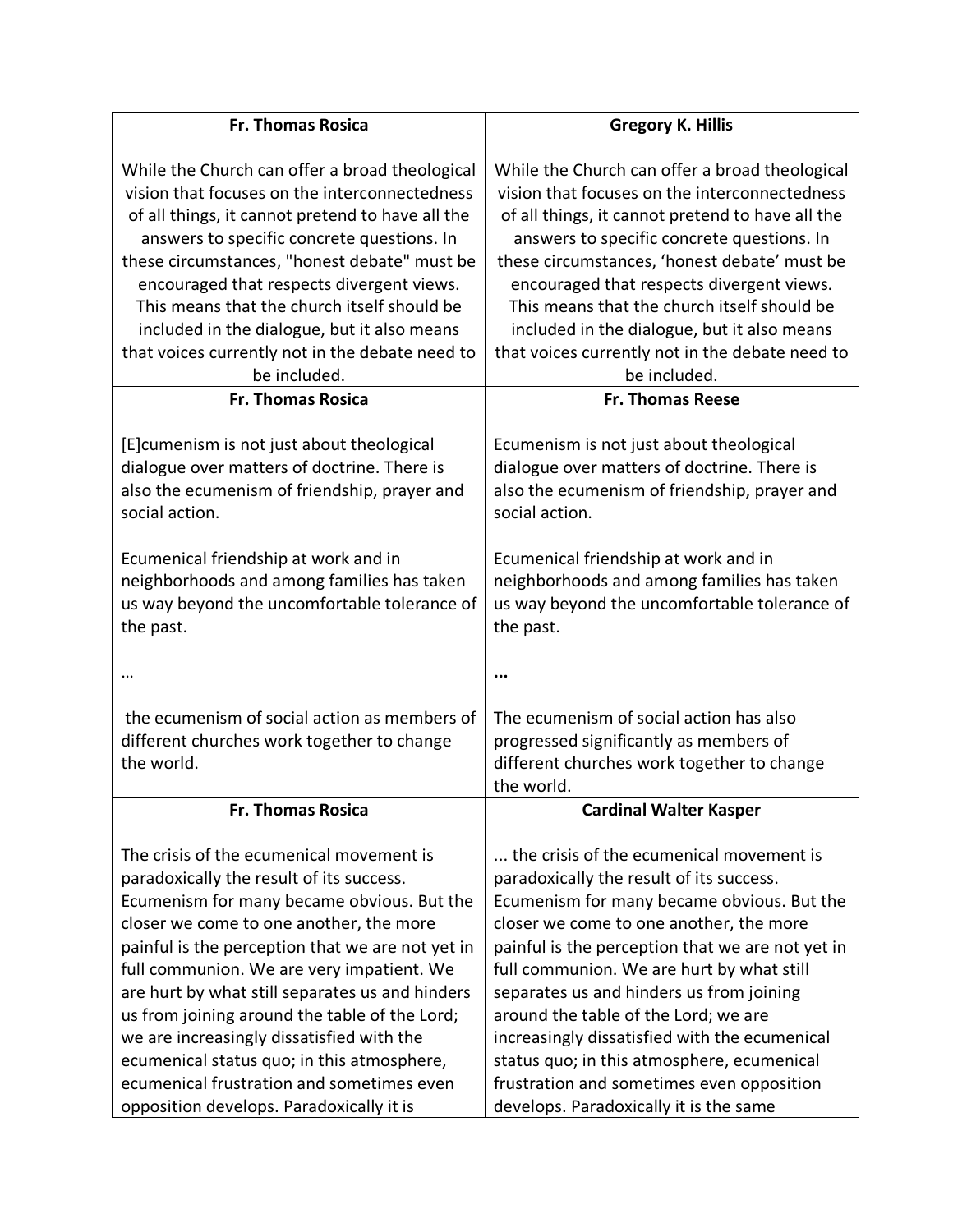| ecumenical progress that is also the cause for                                                                                                                                                                                                                                                                                                                                                                                                                       | ecumenical progress that is also the cause for                                                                                                                                                                                                                                                                                                                                                                                               |
|----------------------------------------------------------------------------------------------------------------------------------------------------------------------------------------------------------------------------------------------------------------------------------------------------------------------------------------------------------------------------------------------------------------------------------------------------------------------|----------------------------------------------------------------------------------------------------------------------------------------------------------------------------------------------------------------------------------------------------------------------------------------------------------------------------------------------------------------------------------------------------------------------------------------------|
| the ecumenical malaise!                                                                                                                                                                                                                                                                                                                                                                                                                                              | the ecumenical malaise.                                                                                                                                                                                                                                                                                                                                                                                                                      |
| $\cdots$                                                                                                                                                                                                                                                                                                                                                                                                                                                             | $\cdots$                                                                                                                                                                                                                                                                                                                                                                                                                                     |
| The results of ecumenical progress have not<br>yet penetrated into the hearts and into the<br>flesh of our Catholic community and of other<br>churches as well. Ecumenical theology is not<br>present as an inner dimension in many<br>theological programs and ministerial<br>formation.                                                                                                                                                                            | The results of ecumenical progress have not<br>yet penetrated into the hearts and into the<br>flesh of our church and of the other churches<br>as well. Ecumenical theology is not present as<br>an inner dimension in theological<br>programmes.                                                                                                                                                                                            |
| <b>Fr. Thomas Rosica</b>                                                                                                                                                                                                                                                                                                                                                                                                                                             | <b>Cardinal Walter Kasper</b>                                                                                                                                                                                                                                                                                                                                                                                                                |
| after the first rather euphoric phase of the<br>ecumenical movement that followed the<br>Second Vatican Council, the last decades have<br>seen us experiencing signs of tiredness,<br>disillusionment and stagnation. Some speak<br>even of a crisis, and many Christians no longer<br>understand the differences on which the<br>churches are arguing with each other.                                                                                              | after the first rather euphoric phase of the<br>ecumenical movement which followed the<br>Second Vatican Council, the last decade has<br>seen us experiencing signs of tiredness,<br>disillusionment and stagnation. Some speak<br>even of a crisis, and many Christians no longer<br>understand the differences on which the<br>Churches are arguing with each other.                                                                       |
| Others hold that ecumenism is outmoded and<br>that interreligious dialogue is now the only<br>agenda du jour. Let us be very clear about<br>such discussions: there is a difference but not<br>a competition between the two dialogues, for<br>ultimately to be effective, interreligious<br>dialogue presupposes that Christians can<br>speak one and the same language. The<br>necessity of interreligious dialogue makes<br>ecumenical dialogue even more urgent. | Others hold that ecumenism is outmoded and<br>that interreligious dialogue now represents<br>the new agenda. In my opinion, there is a<br>difference but not a competition between the<br>two dialogues, for ultimately to be effective<br>interreligious dialogue presupposes that<br>Christians can speak one and the same<br>language. Indeed, the necessity of<br>interreligious dialogue makes ecumenical<br>dialogue even more urgent. |
|                                                                                                                                                                                                                                                                                                                                                                                                                                                                      |                                                                                                                                                                                                                                                                                                                                                                                                                                              |
| crisis? How do we overcome the current<br>problems? What are these problems?                                                                                                                                                                                                                                                                                                                                                                                         | Why this crisis? How do we overcome the<br>current problems? What are these problems?                                                                                                                                                                                                                                                                                                                                                        |
|                                                                                                                                                                                                                                                                                                                                                                                                                                                                      |                                                                                                                                                                                                                                                                                                                                                                                                                                              |
| outside the Catholic Church, which, as gifts<br>belonging to the Church of Christ, are forces<br>impelling towards Catholic unity. The concept                                                                                                                                                                                                                                                                                                                       | " outside the Catholic Church, which, as gifts<br>belonging to the Church of Christ, are forces<br>impelling towards Catholic unity.[7] The                                                                                                                                                                                                                                                                                                  |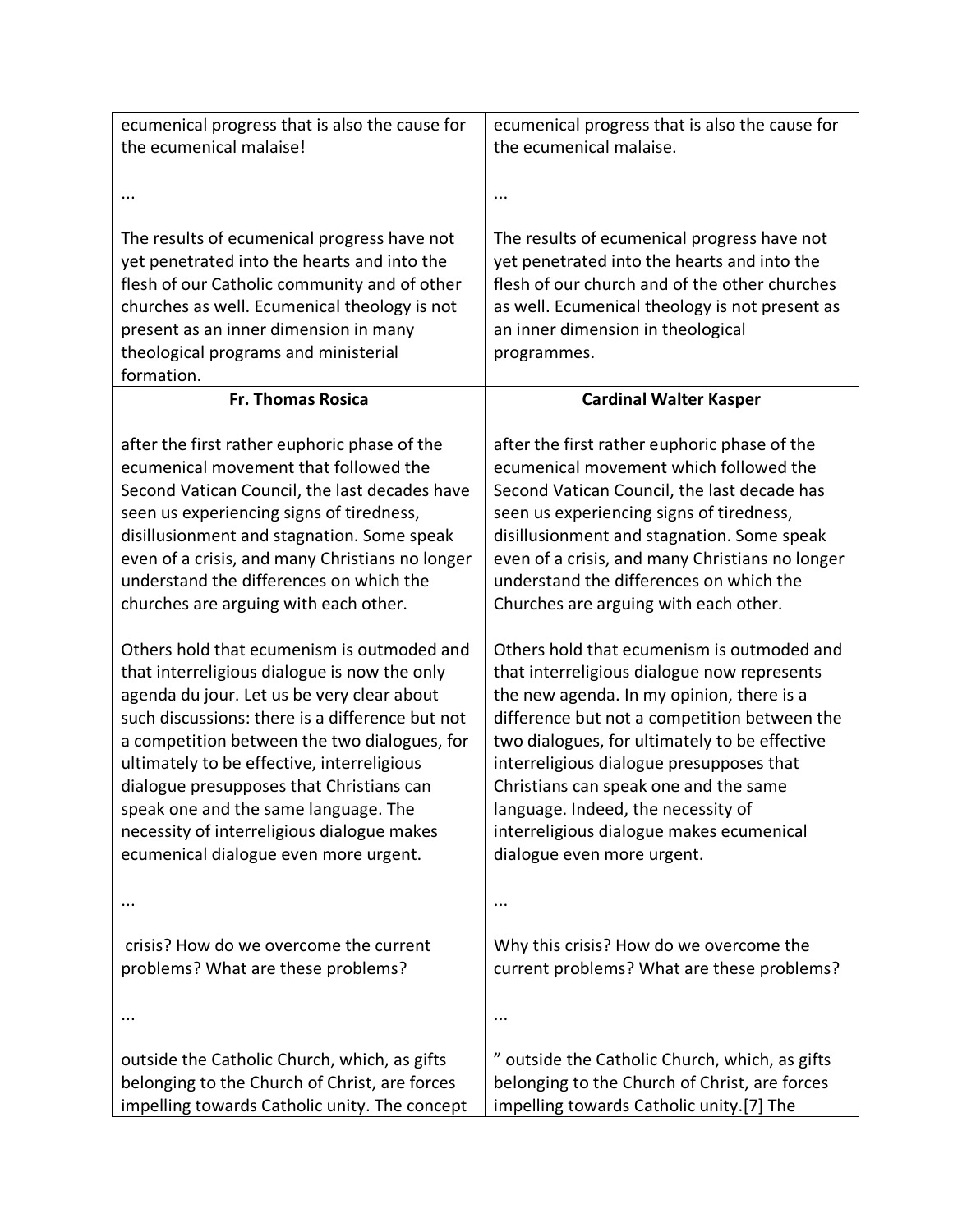| "elementa" or "vestigia" comes from Calvin.       | concept "elementa" or "vestigia" comes from       |
|---------------------------------------------------|---------------------------------------------------|
| Obviously, the Council - unlike Calvin -          | Calvin.[8] Obviously, the Council - unlike        |
| understands the elementa not as sad remains       | Calvin - understands the elementa not as sad      |
| but as dynamic reality, and it says expressly     | remains but as dynamic reality, and it says       |
| that the Spirit of God uses these elementa as     | expressly that the Spirit of God uses these       |
| means of salvation for non-Catholic Christians.   | elementa as means of salvation for non-           |
| Both the Council and the ecumenical decree        | Catholic Christians.[9] Consequently, there is    |
| acknowledge explicitly that the Holy Spirit is at | no idea of an arrogant claim to a monopoly on     |
| work in the other churches in which they even     | salvation. On the contrary, both the Council      |
| discover examples of holiness leading to          | and the ecumenical Encyclical acknowledge         |
| martyrdom.                                        | explicitly that the Holy Spirit is at work in the |
|                                                   | other Churches in which they even discover        |
| $\cdots$                                          | examples of holiness up to martyrdom.[10]         |
| and the Decree on Ecumenism state expressly       |                                                   |
| that the Church is a pilgrim Church, an ecclesia  |                                                   |
| "semper purificanda", which must constantly       | and the Decree on Ecumenism state expressly       |
| take the way of penance and renewal.              | that the Church is a pilgrim Church, an ecclesia  |
|                                                   | "semper purificanda", which must constantly       |
|                                                   | take the way of penance and renewal.[14]          |
|                                                   |                                                   |
| Ecumenism is not possible without conversion      |                                                   |
| and renewal. Ecumenism therefore is no one -      |                                                   |
| way street, but a reciprocal learning process,    | Ecumenism is not possible without conversion      |
| $or - as stated in$                               | and renewal.[16]  ecumenism is no one-way         |
|                                                   | street, but a reciprocal learning process, or -   |
|                                                   | as stated in                                      |
| <b>Fr. Thomas Rosica</b>                          | <b>Cardinal Edwin O'Brien</b>                     |
| Some of you in the room may be too young to       | Many of you recall the book and movie The         |
| remember a book and related movie entitled        | Perfect Storm - when several weather              |
| The Perfect Storm - an expression  which          | patterns meet at once - they clash and create     |
| describes when several weather patterns           | terrible damage.                                  |
| meet at the same time, clash and produce          |                                                   |
| violent and horrible damage.                      | Our Catholic Church is in the midst of a perfect  |
|                                                   | storm - a perfect demonic storm: Chile,           |
| The Catholic Church that we love and strive to    | Ireland, the Netherlands, Australia, the United   |
| serve is in the midst  of a perfect, diabolical   |                                                   |
|                                                   | States - and how many more to come?!              |
| storm. Not just the Church in Great Britain, the  |                                                   |
| USA, but also around the globe: Chile, Ireland,   | The revolting, profoundly shameful double life    |
| Germany, the Netherlands, Australia, Canada       | of a Cardinal of the Church. The almost           |
| and God alone knows how many more                 | pornographic 900-page report of the               |
| countries to come!                                | Pennsylvania Grand Jury - unspeakable             |